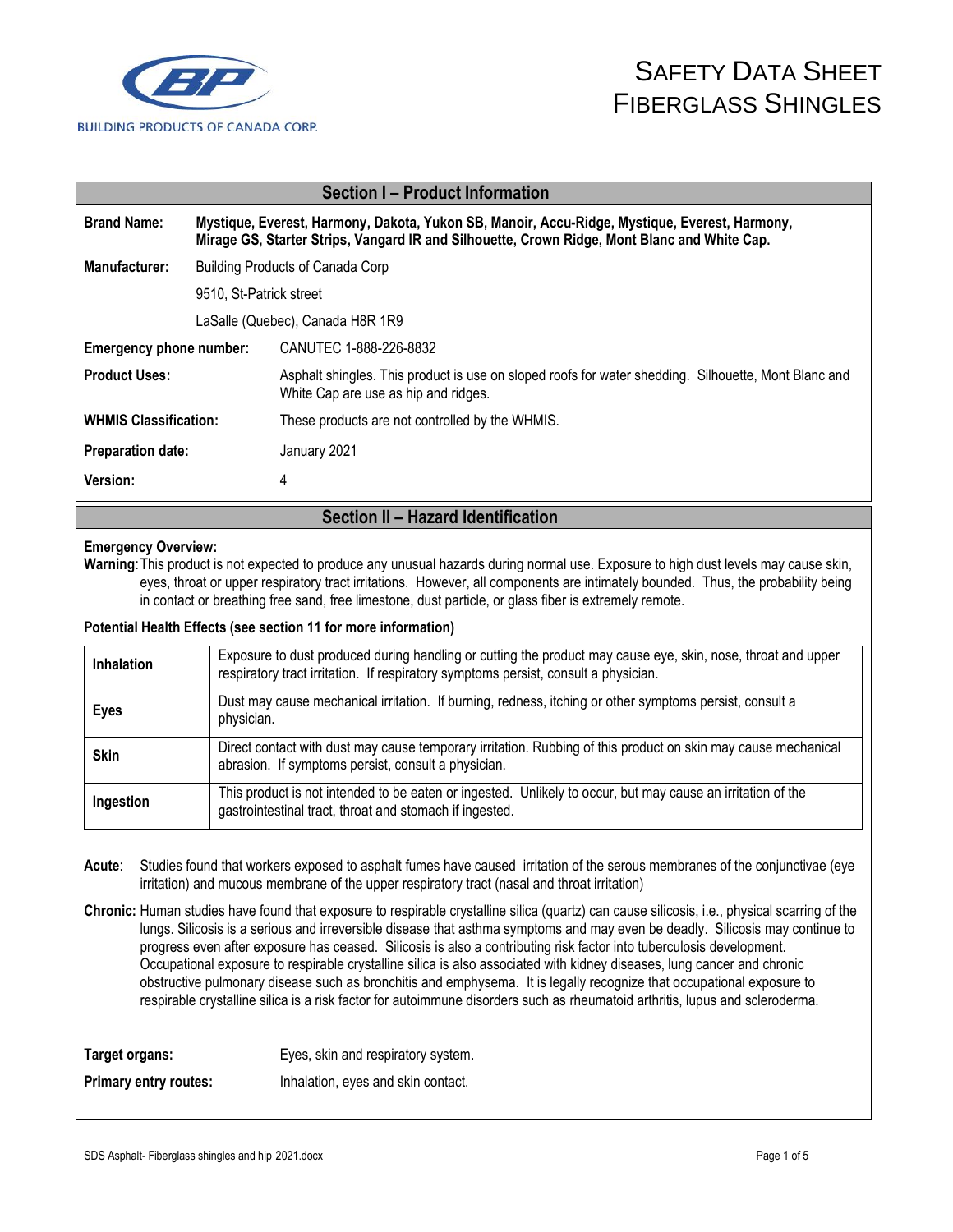

| Carcinogenicity, teratogenicity, embryotoxicity, mutagenicity: |                        | This product has no carcinogenic, teratogenic, mutagenic, or embryotoxic<br>known effects. However, it contains traces of crystalline silica in the sand<br>and the limestone. |                               |            |  |
|----------------------------------------------------------------|------------------------|--------------------------------------------------------------------------------------------------------------------------------------------------------------------------------|-------------------------------|------------|--|
| Component                                                      | <b>IARC</b>            | <b>NTP</b>                                                                                                                                                                     | <b>ACGIH</b>                  | CAL-65     |  |
| Fiberglass                                                     | Not Listed             | Not Listed                                                                                                                                                                     | Not Listed                    | Not Listed |  |
| Limestone                                                      | Not Listed             | Not Listed                                                                                                                                                                     | Not Listed                    | Not Listed |  |
| Mineral granules                                               | Not Listed             | Not Listed                                                                                                                                                                     | Not Listed                    | Not Listed |  |
| Oxidized Asphalt                                               | Not Listed             | Not Listed                                                                                                                                                                     | Not Listed                    | Not Listed |  |
| Amorphous Sand                                                 | Not Listed             | Not Listed                                                                                                                                                                     | Not Listed                    | Not Listed |  |
| Polymer                                                        | Not Listed             | Not Listed                                                                                                                                                                     | Not Listed                    | Not Listed |  |
| Crystalline Sand (quartz)                                      | Carcinogenic to humans | Carcinogenic to<br>humans                                                                                                                                                      | Carcinogenic to humans        | Cancer     |  |
| Carcinogenic to animals<br>Asphalt fumes (8052-42-4)           |                        | Not Listed                                                                                                                                                                     | Suspected Human<br>Carcinogen | Not Listed |  |

### **Section III – Composition,/ Information on ingredients**

| Component          | CAS No.                    | EC No.    | Weight %    |
|--------------------|----------------------------|-----------|-------------|
| Fiberglass         | 65997-17-3                 | 266-046-0 | 3 to 7      |
| Limestone          | 1317-65-3                  | 232-679-6 | 25 to 40    |
| Mineral granules   | Mixture                    | Mixture   | 20 to 40    |
| Oxidized Asphalt   | 64742-93-4                 | 265-196-4 | 10 to 30    |
| Sand               | 7631-86-9                  | 262-373-8 | 0 to 10     |
| Crystalline Silica | 14808-60-7                 | 266-043-4 | ${}_{0.1}$  |
| Polymer            | 9003-55-8 or<br>66070-58-4 |           | $0.5$ to 10 |

As per OSHA and WHMIS the above product is considered a consumable item and do not require SDS or MSDS. However we want to disclose as much as possible information relating to health and safety, to ensure that the product is handled and used properly. This SDS contains valuable information for safe handling and proper use of the product. This SDS should be retained and available for employees and other users.

#### **Section IV – First aid measures**

**Inhalation:** In case of inhalation of gas or vapor, remove person to fresh air. If breathing is difficult or ceases, administer oxygen. If symptoms persist, consult a physician. This will only happen upon combustion.

**Skin contact:** Wash skin with soap and water. If irritation persists, consult a physician.

**Eye contact:** Flush eyes with water for 15 to 20 minutes. If irritation persists, consult a physician.

**Ingestion:** This product is not intended to be eaten. Ingestion is unlikely to occur. If ingestion occurs, consult a physician.

**Medical conditions which may be aggravated**: Pre-existing respiratory and lung diseases such as bronchitis, emphysema or asthma. Pre-existing skin conditions such as rashes and dermatitis.

**Notes to the physician:** This product is a mechanical irritant, acute exposure is not expected to produce any chronic health effect. Treatment should be aimed at alleviating symptoms.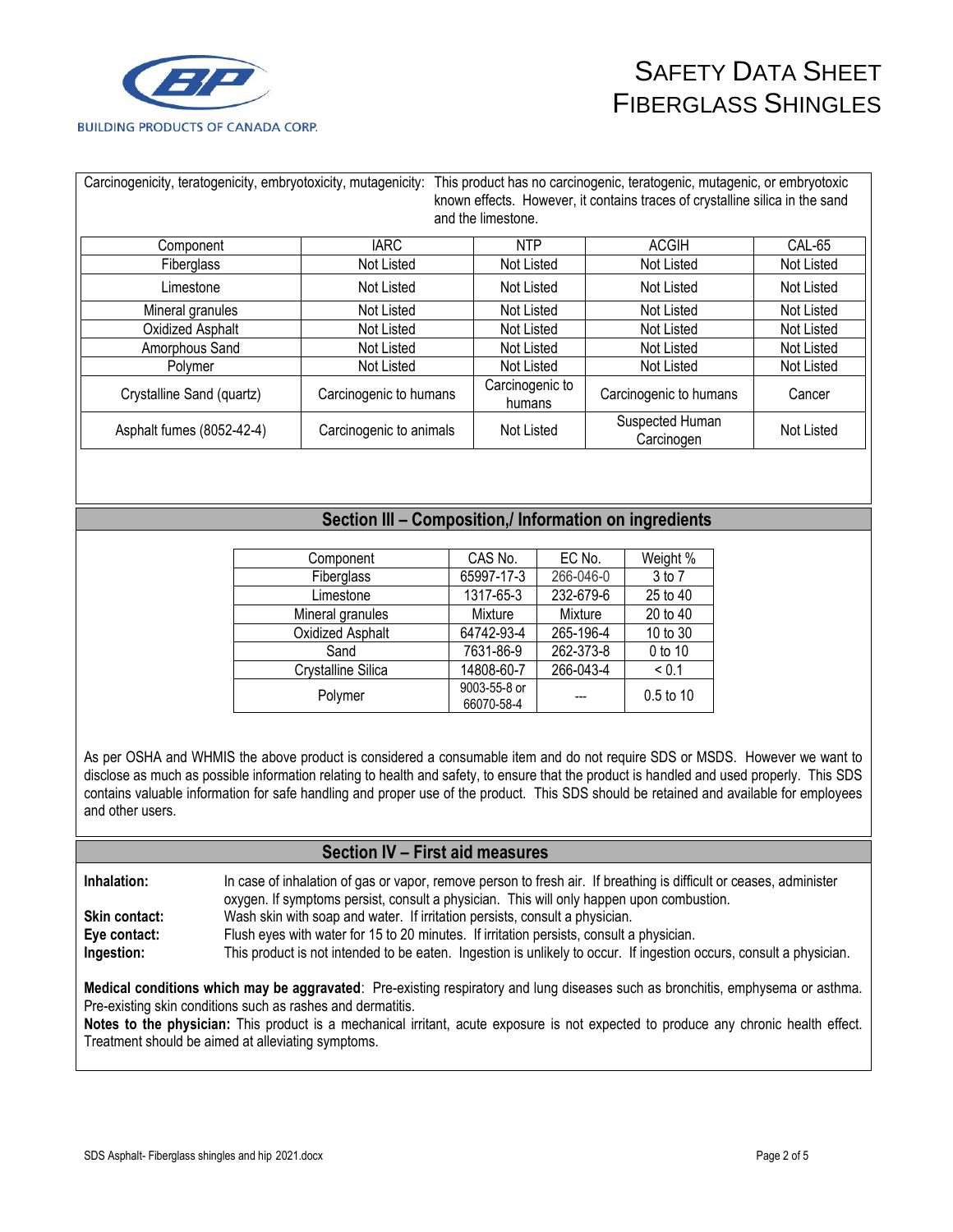

| <b>Section V - Fire Fighting measures</b>                                                                                                                                                                                                                                                                                                                                                                                                                                                                                                                                                                                      |                                                                                                                                                                                                                                                                                                                                                                                                                                                                                                                                                                                                                                                                          |                                                                                      |                                    |                                                                                                                                                                                                                  |                                                                               |  |
|--------------------------------------------------------------------------------------------------------------------------------------------------------------------------------------------------------------------------------------------------------------------------------------------------------------------------------------------------------------------------------------------------------------------------------------------------------------------------------------------------------------------------------------------------------------------------------------------------------------------------------|--------------------------------------------------------------------------------------------------------------------------------------------------------------------------------------------------------------------------------------------------------------------------------------------------------------------------------------------------------------------------------------------------------------------------------------------------------------------------------------------------------------------------------------------------------------------------------------------------------------------------------------------------------------------------|--------------------------------------------------------------------------------------|------------------------------------|------------------------------------------------------------------------------------------------------------------------------------------------------------------------------------------------------------------|-------------------------------------------------------------------------------|--|
|                                                                                                                                                                                                                                                                                                                                                                                                                                                                                                                                                                                                                                | Flash Point:<br>$>250^{\circ}$ C<br>$>400^{\circ}$ C<br>Auto-Inflammation Temperature:<br>Flammable Limits in air:<br>Upper Flammable Limit (UFL):<br>No object<br>Lower Flammable Limit (LFL):<br>No object<br>Class A (UL 790)<br>Flammability Classification:<br>Rate of Burning<br>Not Applicable<br>Specific Dangers<br>None.<br>Combustion products:<br>Fire gives off normal combustion products.<br>Fire Fighting Agents:<br>Use dry powder, foam and water spray or appropriate extinguishing media for surrounding materials on<br>fire.<br>Wear self-contained breathing apparatus and full protective clothing (see section 8).<br>Fire Fighting Procedures: |                                                                                      |                                    |                                                                                                                                                                                                                  |                                                                               |  |
|                                                                                                                                                                                                                                                                                                                                                                                                                                                                                                                                                                                                                                |                                                                                                                                                                                                                                                                                                                                                                                                                                                                                                                                                                                                                                                                          |                                                                                      |                                    | Section VI - Accidental release measures                                                                                                                                                                         |                                                                               |  |
| Containment:<br>Clean-up:<br>Disposal:                                                                                                                                                                                                                                                                                                                                                                                                                                                                                                                                                                                         |                                                                                                                                                                                                                                                                                                                                                                                                                                                                                                                                                                                                                                                                          | No special measure.<br>No special measure.<br>other method prescribed by regulation. |                                    | The finished product is an asphalt-based solid. Follow all local, municipal, provincial, state and federal<br>regulations. To remove, use standard means approved for disposal. Dispose in a landfill or use any |                                                                               |  |
|                                                                                                                                                                                                                                                                                                                                                                                                                                                                                                                                                                                                                                |                                                                                                                                                                                                                                                                                                                                                                                                                                                                                                                                                                                                                                                                          |                                                                                      | Section VII - Handling and storage |                                                                                                                                                                                                                  |                                                                               |  |
| Under normal condition this product represents no specific risks. Provide appropriate exhaust<br>Handling:<br>ventilation at machinery and at places where dust can be generated. Use personal protective<br>equipment as required (see section 8). Avoid frequent or prolonged inhalation of dust and fumes.<br>Wear the appropriate respiratory protection against dust in poorly ventilated areas and if TLV is<br>exceeded (see Sections 2 and 8). Use good safety and industrial hygiene practices.<br>Store flat, in a dry, well ventilated place and away from sources of excessive heat. Product should be<br>Storage: |                                                                                                                                                                                                                                                                                                                                                                                                                                                                                                                                                                                                                                                                          |                                                                                      |                                    |                                                                                                                                                                                                                  |                                                                               |  |
| protected from the weather and direct sunlight.                                                                                                                                                                                                                                                                                                                                                                                                                                                                                                                                                                                |                                                                                                                                                                                                                                                                                                                                                                                                                                                                                                                                                                                                                                                                          |                                                                                      |                                    |                                                                                                                                                                                                                  |                                                                               |  |
| Section VIII - Exposure controls/personal protection                                                                                                                                                                                                                                                                                                                                                                                                                                                                                                                                                                           |                                                                                                                                                                                                                                                                                                                                                                                                                                                                                                                                                                                                                                                                          |                                                                                      |                                    |                                                                                                                                                                                                                  |                                                                               |  |
|                                                                                                                                                                                                                                                                                                                                                                                                                                                                                                                                                                                                                                |                                                                                                                                                                                                                                                                                                                                                                                                                                                                                                                                                                                                                                                                          | Component<br>Fiberglass                                                              | Weight<br>3 to 7                   | TLV ( $mg/m3$ )<br>1 fiber/cc                                                                                                                                                                                    | PEL $(mg/m3)$<br>5 mg/m <sup>3</sup> $-$ resp<br>15 mg/m <sup>3</sup> - total |  |
|                                                                                                                                                                                                                                                                                                                                                                                                                                                                                                                                                                                                                                |                                                                                                                                                                                                                                                                                                                                                                                                                                                                                                                                                                                                                                                                          | Limestone                                                                            | 25 to 40                           | $5 \text{ mg/m}^3 - \text{resp}$<br>15 mg/m <sup>3</sup> - total                                                                                                                                                 | 5 mg/m <sup>3</sup> $-$ resp<br>15 mg/m <sup>3</sup> - total                  |  |
|                                                                                                                                                                                                                                                                                                                                                                                                                                                                                                                                                                                                                                |                                                                                                                                                                                                                                                                                                                                                                                                                                                                                                                                                                                                                                                                          | Mineral granules                                                                     | 20 to 40                           | Not Listed                                                                                                                                                                                                       | Not Listed                                                                    |  |
|                                                                                                                                                                                                                                                                                                                                                                                                                                                                                                                                                                                                                                | Oxidized Asphalt                                                                                                                                                                                                                                                                                                                                                                                                                                                                                                                                                                                                                                                         |                                                                                      | 10 to 30                           | Not Listed<br>$5 \text{ mg/m}^3 - \text{resp}$                                                                                                                                                                   | Not Listed                                                                    |  |
|                                                                                                                                                                                                                                                                                                                                                                                                                                                                                                                                                                                                                                |                                                                                                                                                                                                                                                                                                                                                                                                                                                                                                                                                                                                                                                                          | Amorphous Sand                                                                       | 0 to 10                            | 15 mg/m <sup>3</sup> – total                                                                                                                                                                                     | Not Listed                                                                    |  |
|                                                                                                                                                                                                                                                                                                                                                                                                                                                                                                                                                                                                                                |                                                                                                                                                                                                                                                                                                                                                                                                                                                                                                                                                                                                                                                                          | <b>Crystalline Sand</b>                                                              | < 0.1                              | $\overline{0.0}$ 25 mg/m <sup>3</sup> – resp                                                                                                                                                                     | 10 mg/m <sup>3</sup> - total                                                  |  |
|                                                                                                                                                                                                                                                                                                                                                                                                                                                                                                                                                                                                                                |                                                                                                                                                                                                                                                                                                                                                                                                                                                                                                                                                                                                                                                                          | Oxidized Asphalt fumes (upon combustion)                                             | ---                                | $5 \text{ mg/m}^3 - 15 \text{ minutes}$                                                                                                                                                                          | $5 \text{ mg/m}^3 - \text{resp}$<br>15 mg/m <sup>3</sup> - total              |  |

**ENGINEERING CONTROLS:** Provide sufficient ventilation, i.e., enough to control airborne dust levels. Use ventilation to keep dust concentrations below permissible exposure limits. If cutting or trimming with power tools, dust collectors and local ventilation should be used. Avoid unnecessary exposure to dust and handle with care. Keep work area clean of dust by using an industrial vacuum cleaner with high efficiency filter or wetting down area with water. Never use compressed air and avoid dry sweeping.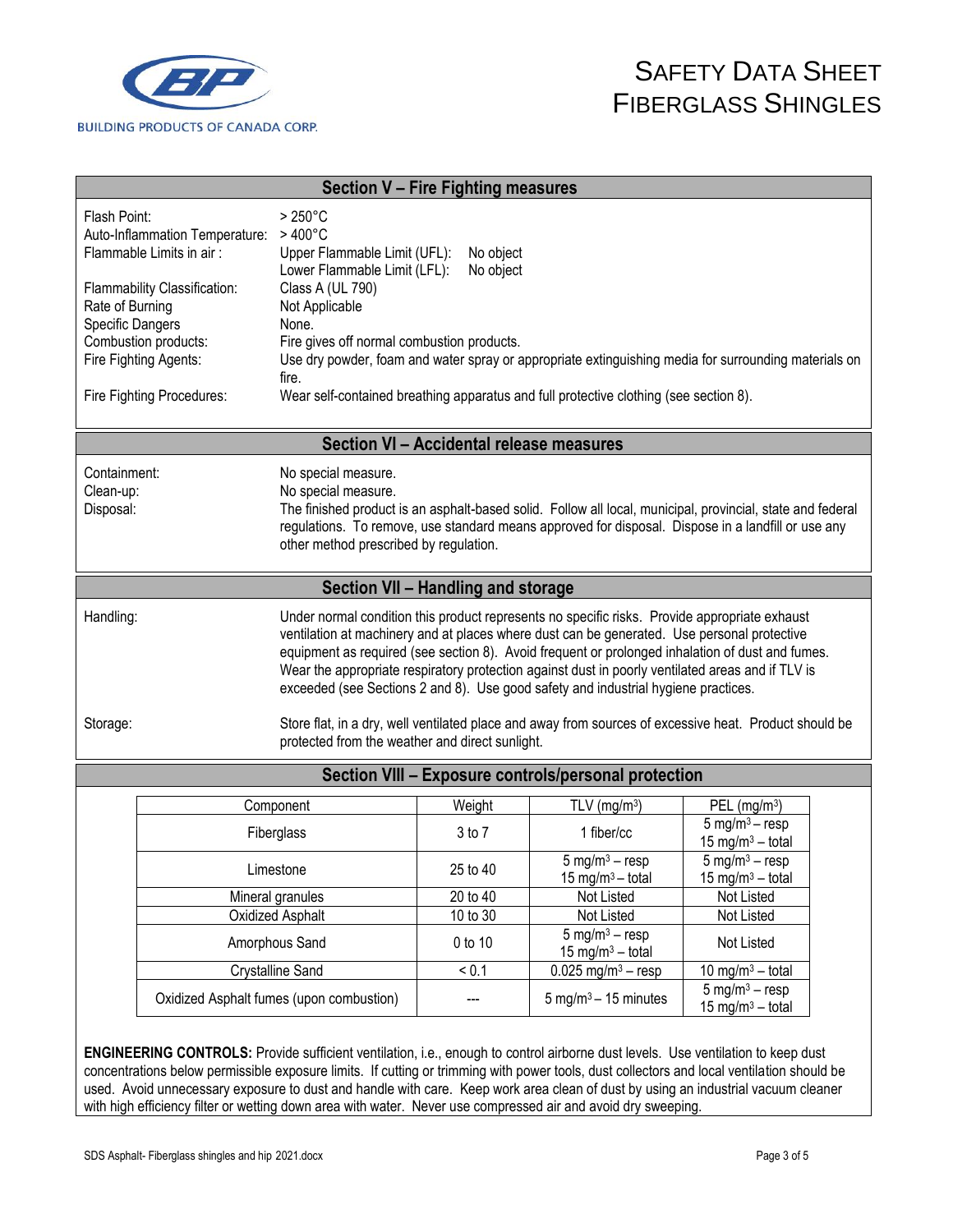

If engineering controls are not possible, use safety glasses, gloves and dust respirator mask. Wear a NIOSH/MSHA approved respirator with cartridges in poorly ventilated areas or if TLV is exceeded.

| Section IX - Physical and chemical properties                                                                                                                                                                                                                      |                                                                                                                                                                                                                                                                                                                                                                                             |  |  |
|--------------------------------------------------------------------------------------------------------------------------------------------------------------------------------------------------------------------------------------------------------------------|---------------------------------------------------------------------------------------------------------------------------------------------------------------------------------------------------------------------------------------------------------------------------------------------------------------------------------------------------------------------------------------------|--|--|
| Appearance at 25°C:<br>Odor:<br>pH:<br>Density:<br><b>Melting Point:</b><br>Freezing Point:<br><b>Boiling Point:</b><br>Evaporation Rate:<br>Vapor Tension:<br>Vapor Density:<br>Relative Density (water = 1):<br>Solubility:<br>Decomposition Temperature:<br>VOC | Solid<br>Neutral<br>No object<br>$> 1$ g/cm <sup>3</sup><br>No object<br>No object<br>No object<br>No object<br>No object<br>No object<br>>1<br>Insoluble in water<br>Not measured<br>None                                                                                                                                                                                                  |  |  |
|                                                                                                                                                                                                                                                                    | Section X - Stability and reactivity                                                                                                                                                                                                                                                                                                                                                        |  |  |
| Stability:<br>Condition to avoid:<br>Incompatibility:<br>Hazardous Polymerization<br>Hazardous Decomposition                                                                                                                                                       | Stable.<br>Contact with moisture and humidity may alter the product and even cause some mold development.<br>None known<br>Will not occur<br>The decomposition products are those expected from hydrocarbon based products. These<br>decomposition products may include carbon oxides ad carbon particles. Thermal-oxidative<br>degradation of asphalt produces irritating fumes and gases. |  |  |
| Section XI - Toxicological information                                                                                                                                                                                                                             |                                                                                                                                                                                                                                                                                                                                                                                             |  |  |
| Acute Effects:<br>Chronic Effects/Carcinogenicity                                                                                                                                                                                                                  | None are known for the product. However, direct contact with any dust, including sand dust and<br>asphalt fumes, can irritate mucous membranes of your nose and eyes.<br>None are known for the product. However, repeated contact with fumes can cause skin irritation,<br>dermatitis or respiratory sensitization or irritation.                                                          |  |  |
| <b>Section XII - Ecological Information</b>                                                                                                                                                                                                                        |                                                                                                                                                                                                                                                                                                                                                                                             |  |  |
| <b>Environmental Toxicity:</b><br>Ecotoxicity Value:                                                                                                                                                                                                               | This product has no known adverse effect on ecology<br>Not determined                                                                                                                                                                                                                                                                                                                       |  |  |
| <b>Section XIII - Disposal considerations</b>                                                                                                                                                                                                                      |                                                                                                                                                                                                                                                                                                                                                                                             |  |  |
| Disposal:                                                                                                                                                                                                                                                          | The finished product is an asphalt-based solid. It may be recycled in local facilities. If unable to<br>recycle dispose of the material in accordance with all local, municipal, provincial, state and federal<br>regulations. Use standard means approved for disposal. Dispose in a landfill or use any other method<br>prescribed by regulation.                                         |  |  |